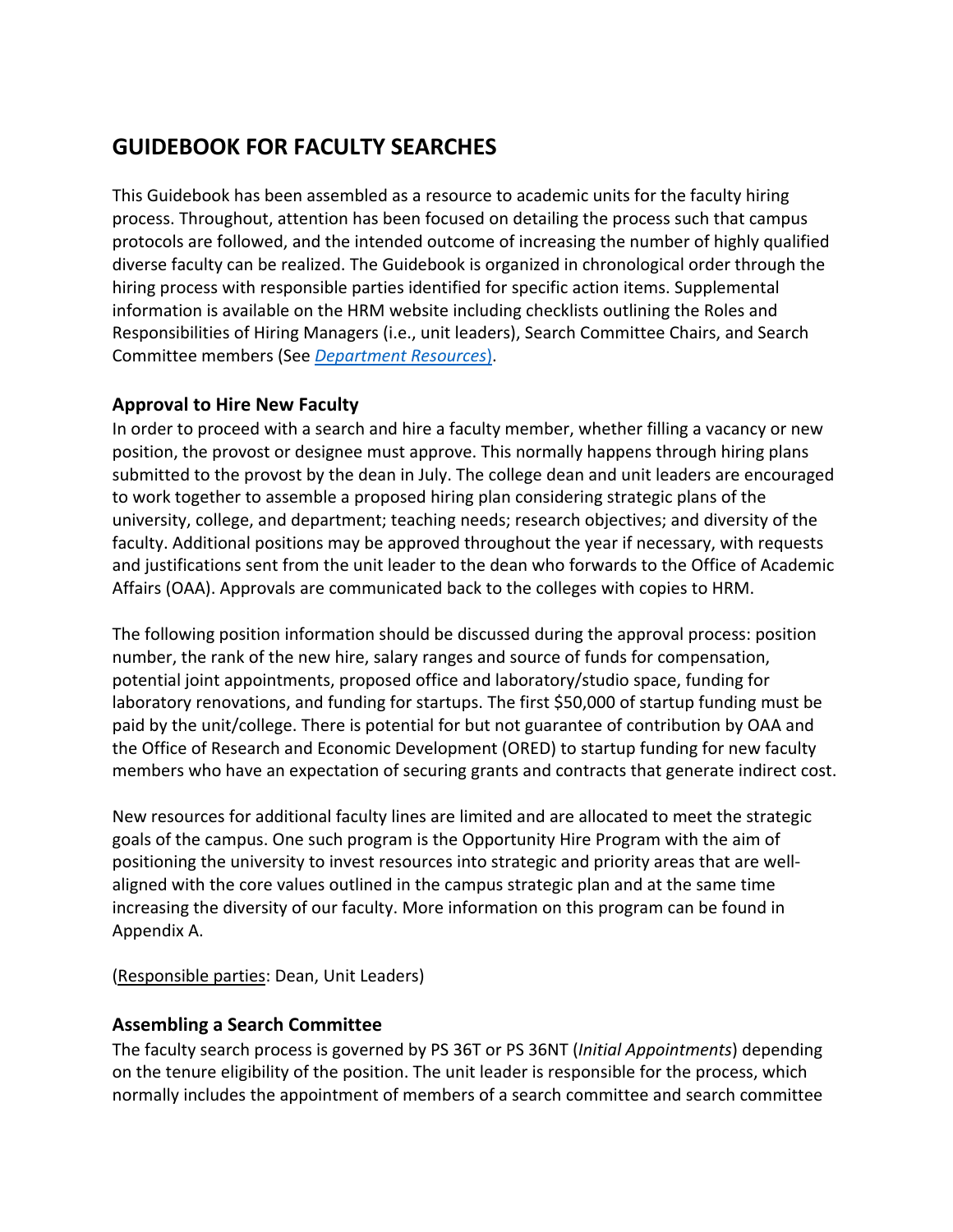chair. This committee should include faculty representation from the department in which the position resides, a Diversity Advocate, and it is recommended to include representation from faculty outside the department as well as staff and students with a vested interest in the outcome. Search committees must have diverse representation, with the expectation that every effort is made to include faculty members of different genders, races, and ethnicities.

### (Responsible parties: Dean, Unit Leader)

### **Diversity Advocates**

 A Diversity Advocate (DA) for a faculty search is a faculty member, appointed by the unit leader, who serves as a member of the search committee. In addition to his/her role on the search committee, the DA will ensure all members of the committee take an active role in promoting diversity, recognizing and intervening to address bias throughout the search process. Diversity Advocates will complete university-approved professional development on diversity, inclusion, and unconscious bias and will receive an endorsement by the Office of Diversity, Equity, and Inclusion to serve in this role. The DA should be a member of the department running the search whenever possible; alternately, a DA faculty member from a close discipline may be allowed to serve.

(Responsible parties: Unit Leader, Office of Diversity, Equity, and Inclusion

# **Initial Search Committee Meetings**

 The unit leader of the department running the search will call the first meeting of the search committee. At that first meeting, the unit leader and/or the dean will give the charge and clarify the role and expectations of the search committee. The search committee should be made aware of:

- $\circ$  the importance and expectations for diversity with the goal of identifying outstanding individuals from underrepresented groups (gender, race, ethnicity) as candidates for the position
- $\circ$  the responsibility of crafting the job description and advertisement with selection criteria which must be approved by the unit leader and/or dean
- $\circ$  the need to assemble a search plan that must be reviewed with feedback provided and approved by the unit leader and/or dean
- o the need to review available data on national/international candidate pools within the discipline (if available)
- $\circ$  the expectation of active participation in the recruiting efforts, holistic review of applicants, and collegial contribution during the interviews which should result in a minimum of two unranked acceptable candidates to recommend to the unit leader
- $\circ$  aggregate data provided by the unit leader on the gender/race of all faculty hires in the department over the last five years
- $\circ$  data on the overall composition of the faculty, with percentages of females and individuals from underrepresented groups provided according to rank available in the HRM Workforce Demographic report provided in Workday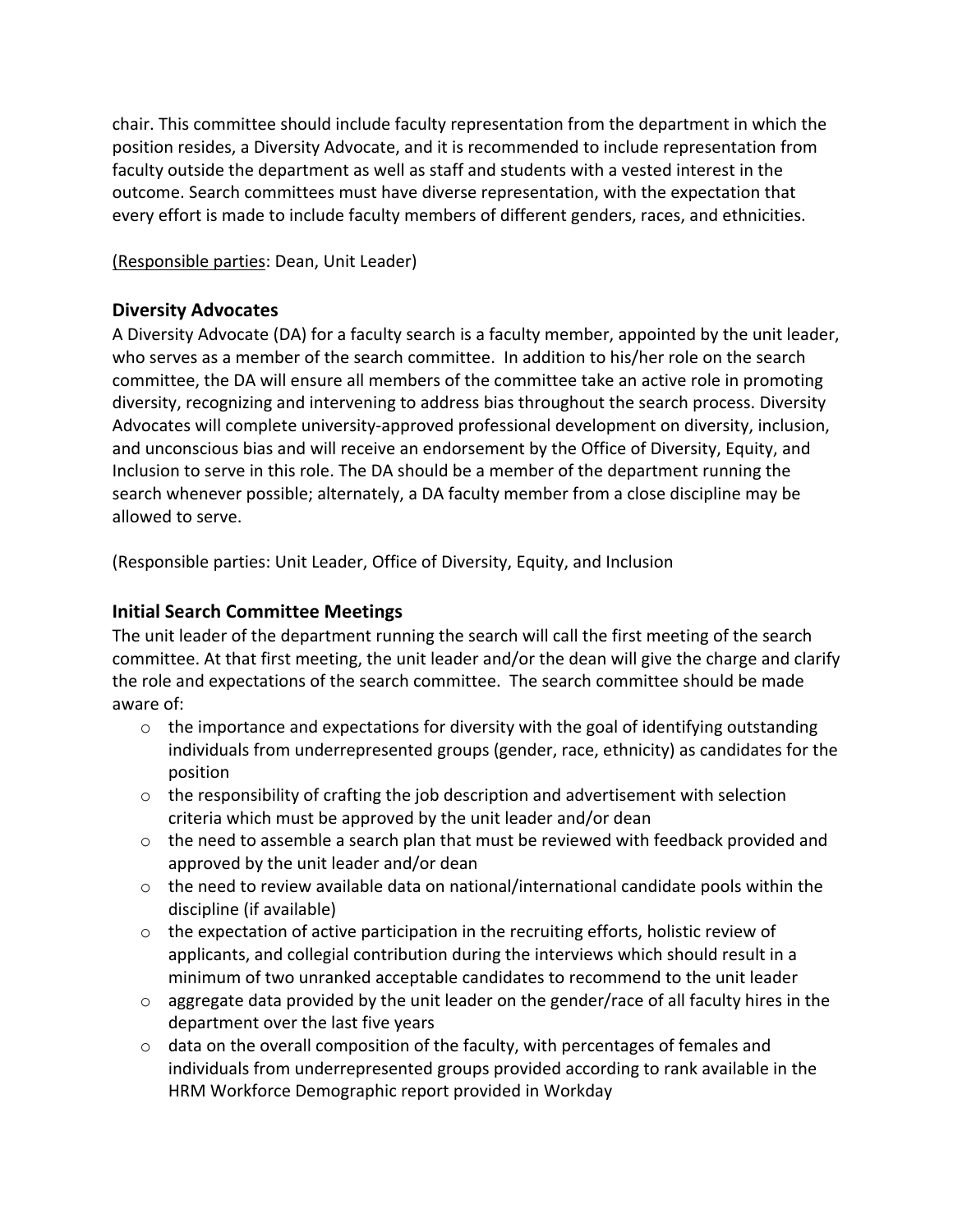$\circ$  the expectation of confidentiality during deliberations

 The search committee chair will be responsible for leading the committee in the development of a search plan. This plan will contain a detailed timeline, job description and application requirements, job advertisement and recommended placement, strategy for broad dissemination and outreach, recruitment approach for diversifying the pool, strategy for mitigating unconscious bias during the review of applications, common questions for all first- round interviews, an outline of a potential campus visit itinerary, and strategy for getting buy-in and participation from all department faculty throughout the search process. The search plan will be submitted to and approved by the unit leader and/or dean prior to moving forward with the search.

 Search Committee members are required to participate in professional development on diversity, inclusion, and unconscious bias. Best practices suggest that this training should be completed and discussed at the first committee meeting to set the stage for a successful search. For information, search committee chairs should contact the Office of Diversity, Equity, and Inclusion.

(Responsible parties: Dean, Unit Leader, Search Committee Chair, Search Committee Members)

### **Job Description, Application Requirements, and Advertisement**

 The job description should be written as broadly as possible with regard to the research area, discipline, and experience. Job descriptions should be designed to convey the department's expectations of how the hire will contribute to the research and educational mission of the academic unit by bridging gaps in expertise and/or fostering research in innovative and exciting fields of study. Additionally, the job description should highlight the strengths of the department and opportunities for collaboration. A well written job description will make the job attractive to candidates as well as set performance expectations. It is recommended that only qualifications absolutely necessary be listed as *required,* and other attributes be listed as *desirable* or *considered*. Applicants should be required to submit contacts for references (or letters) who can address their skill and potential in teaching, research, and service. Application materials must include evidence of a candidate's commitment to and record of contributions to diversity, equity, and inclusion. (See Appendix B for sample language) The job description and advertisement must include approved language regarding Equal Employment Opportunity (See Appendix C). It is recommended that job advertisements include the vision, initiatives, and accomplishments of the unit as well as references to the University Diversity Statement, Roadmap to Diversity, and accolades pertaining to diversity, equity, and inclusion.

(Responsible parties: Search Committee Chair, Diversity Advocate, Unit Leader, HRM)

# **Recruiting a Pool of Applicants**

 Search committees must actively participate in the recruitment process with a goal of identifying and reaching out to potential applicants from underrepresented groups. This can be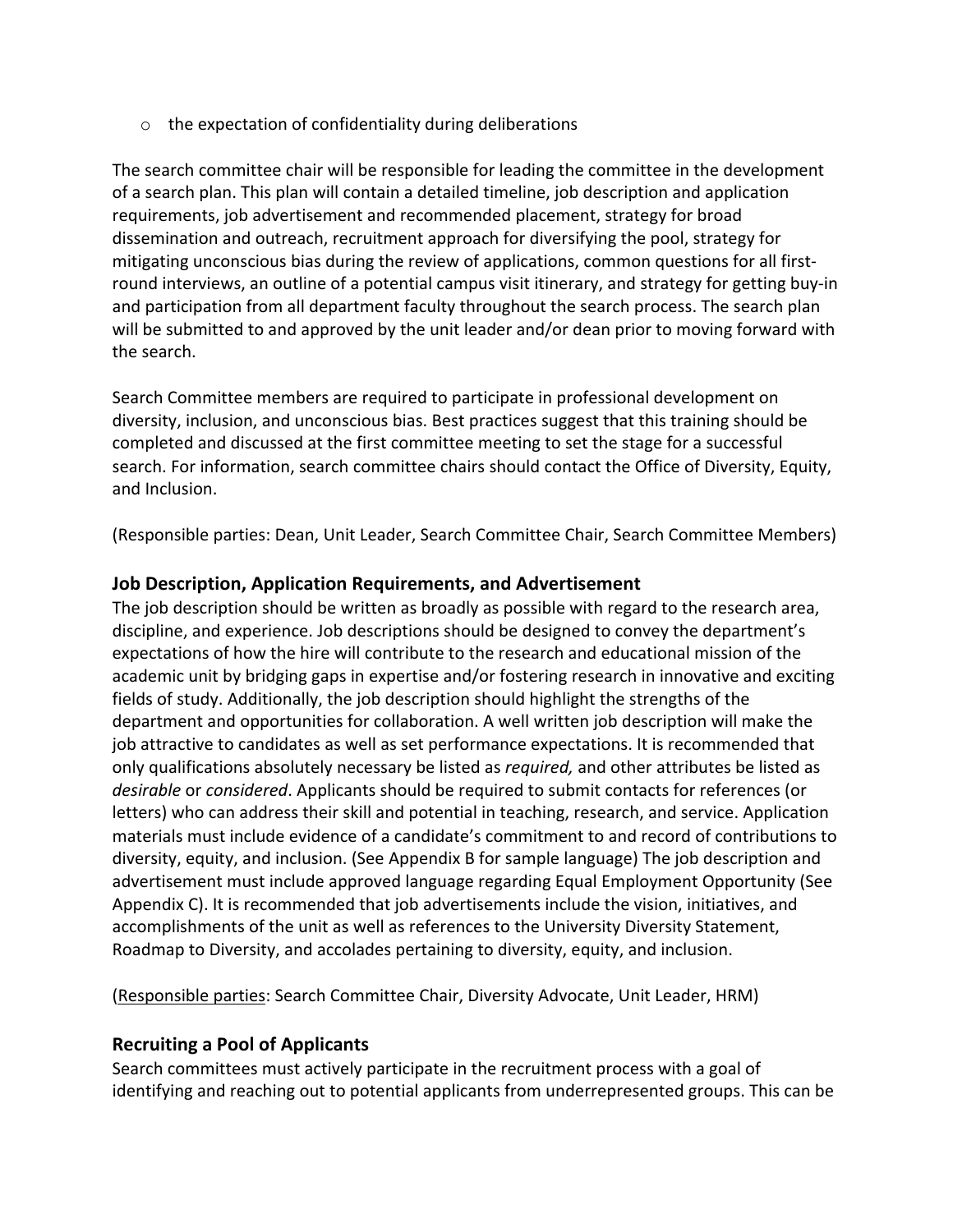accomplished in a number of ways. Below are a set of best practices that may be used to broaden your application pool.

- 1. Identify and reach out to institutions with diverse faculty and strong track records for training diverse candidates
- 2. Reach out to colleagues at other institutions to identify nearly or newly qualified graduates and postdocs to whom an invitation to apply could be sent
- 3. Broad dissemination and outreach, including faculty from underrepresented groups on campus in other disciplines who may have contacts at other institutions
- 4. Use national and international data on the earned doctorates and postdoctoral trainees in your discipline to better understand the overall available pool of candidates

 The Search Committee Chair will be responsible for ensuring that the committee has actively worked to broaden the pool of applicants to include those from groups historically and/or currently underrepresented in their discipline. Each committee member should keep a record of contacts along with information gleaned from the interactions. A record of potential applicants invited to apply also should be kept. Appendix D provides an example of a template for use.

 Additionally, the unit leader should ensure that jobs are posted in traditional outlets as well as those that serve diverse populations. The University has contracted with three diversity outlets catering to higher education, and all jobs will be posted in those sources at no cost (or, in one case, minimal cost) to the unit (See Appendix E). It is strongly recommended that units also advertise broadly in professional outlets, including journals, disciplinary societies, listservs and job boards, and any other special interest groups with diverse faculty audiences. The cost for these ads will be covered by the department/college.

(Responsible parties: Search Committee Chair, Unit Leader, Search Committee Members)

### **Reviewing Applications and Selecting the Campus Interviewees**

 Candidates who do not meet the required criteria as stated in the job description may be eliminated from the pool without discussion. Notably, there are common biases that can impact the search process. Search committee members are encouraged to implement interventions, which research has shown may be used to diminish the impact of these common biases or errors in the search process (Appendix F).

 All candidates who meet the required criteria should be discussed as remote interview possibilities. At every stage of review, the Diversity Advocate will collaborate with the search committee chair and search committee members to ensure that all candidates are evaluated on all criteria listed in the job advertisement and identified as meaningful in the search. The Diversity Advocate will provide aggregate demographic data of the applicant pool at each stage and document efforts to broaden the pool of applicants.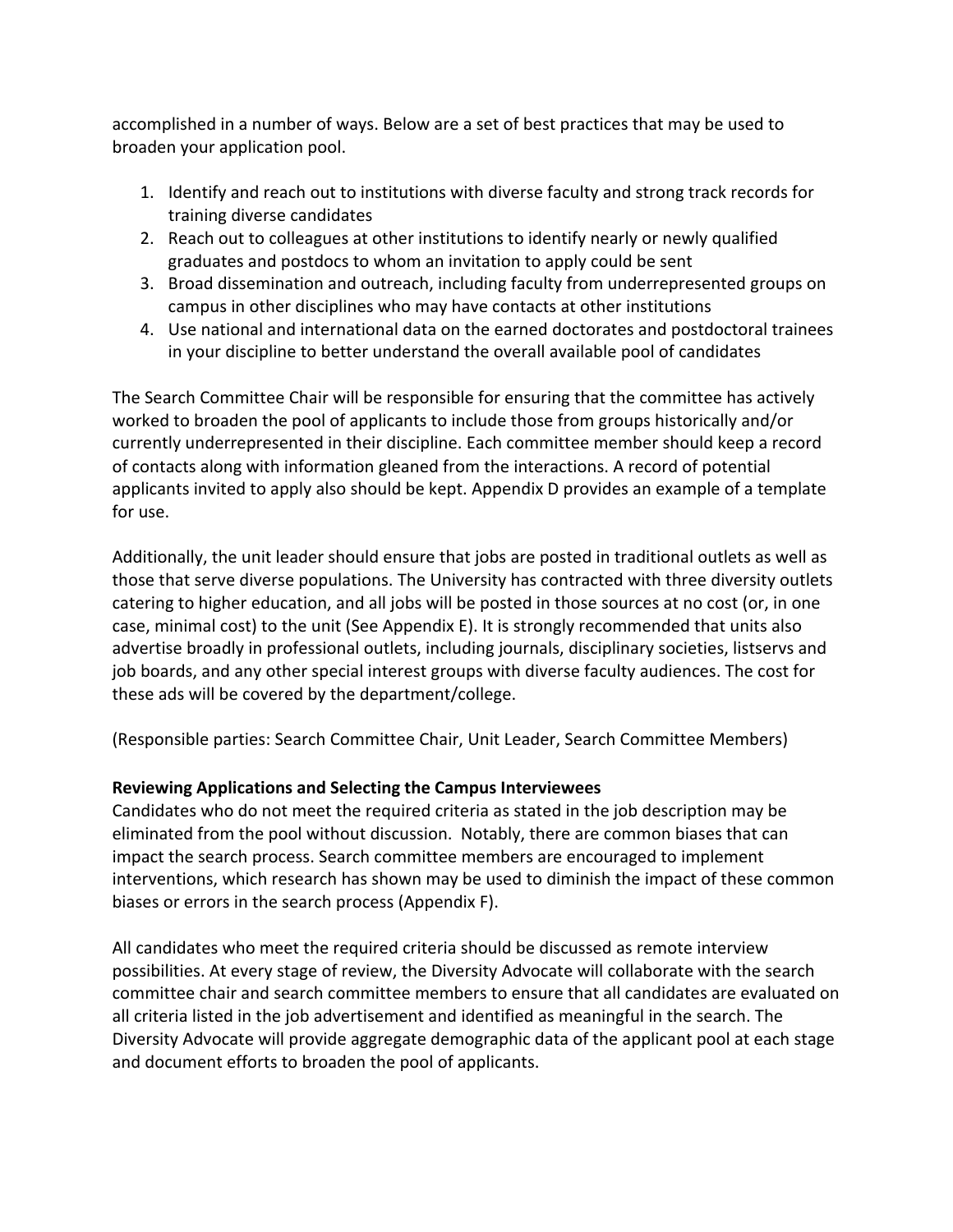It is recommended that, when possible, a slate of between six and 12 applicants be invited for preliminary remote interviews. A holistic review of applications might identify contributions that are in addition to, and above and beyond, the traditional job description. Ideally, this group would have multiple viable diverse candidates. Prior to interviewing candidates remotely, the committee should decide how criteria listed in job advertisement will be discussed with candidates, weighted, and valued. Potential contributions to research, teaching, service, and diversity/inclusion must be included along with other criteria as appropriate for the particular position. Interview questions should be developed by the search committee and used consistently for all candidates. It is important that each candidate is asked about his/her demonstrated commitment to diversity, equity, and inclusion and experience working in diverse environments by designating one person to lead the asking of these questions. This person need not necessarily be the Diversity Advocate and preferably should not be the only female or underrepresented minority committee member. Sample questions, as well as interview etiquette and protocol, can be found on the **HRM website**.

 After remote interviews, the search committee should select at least two candidates to invite for campus interviews. It is recommended that the proposed candidates be discussed with departmental faculty as necessary for additional input. These candidates must be presented to the unit leader and approved by the dean prior to extending invitations for campus interviews. The information to be reviewed will include, at a minimum: curriculum vitas for the proposed candidates, a summary of strengths of the candidates, a written report assembled by the search committee chair and Diversity Advocate of the advertisement and outreach including the records of individual contacts of search committee members, data summarizing the demographics (aggregate data, absent individual identifiers) of the overall application pool as well as the proposed finalist pool, written rationale if there are no women in the proposed list of finalists, and written rational if there are no individuals from underrepresented groups among the proposed finalists.

 An HR analyst in the unit or college will assist the committee by providing aggregate data on the demographics of the application/short list/interview pool. Applicants must be dispositioned appropriately at each phase of the search process so that accurate data is accessible for tracking the demographics of the entire pool, remote interviewees, and campus interview pool.

(Responsible parties: Search Committee Chair, Diversity Advocate, HR Analyst)

#### **Campus Interviews**

 The search committee should develop a plan for campus interviews that is shared with and approved by the unit leader. Campus interviews of finalists must be conducted in a consistent manner with similar itineraries, individual and group meetings, and common sets of activities. It is particularly important that attention to the consistency of the experience be afforded internal as well as external candidates. Every effort should be made to introduce all candidates to a diverse representation of the campus community. One of the goals of a campus interview is to ensure the candidate feels welcomed and can see themselves as a member of the faculty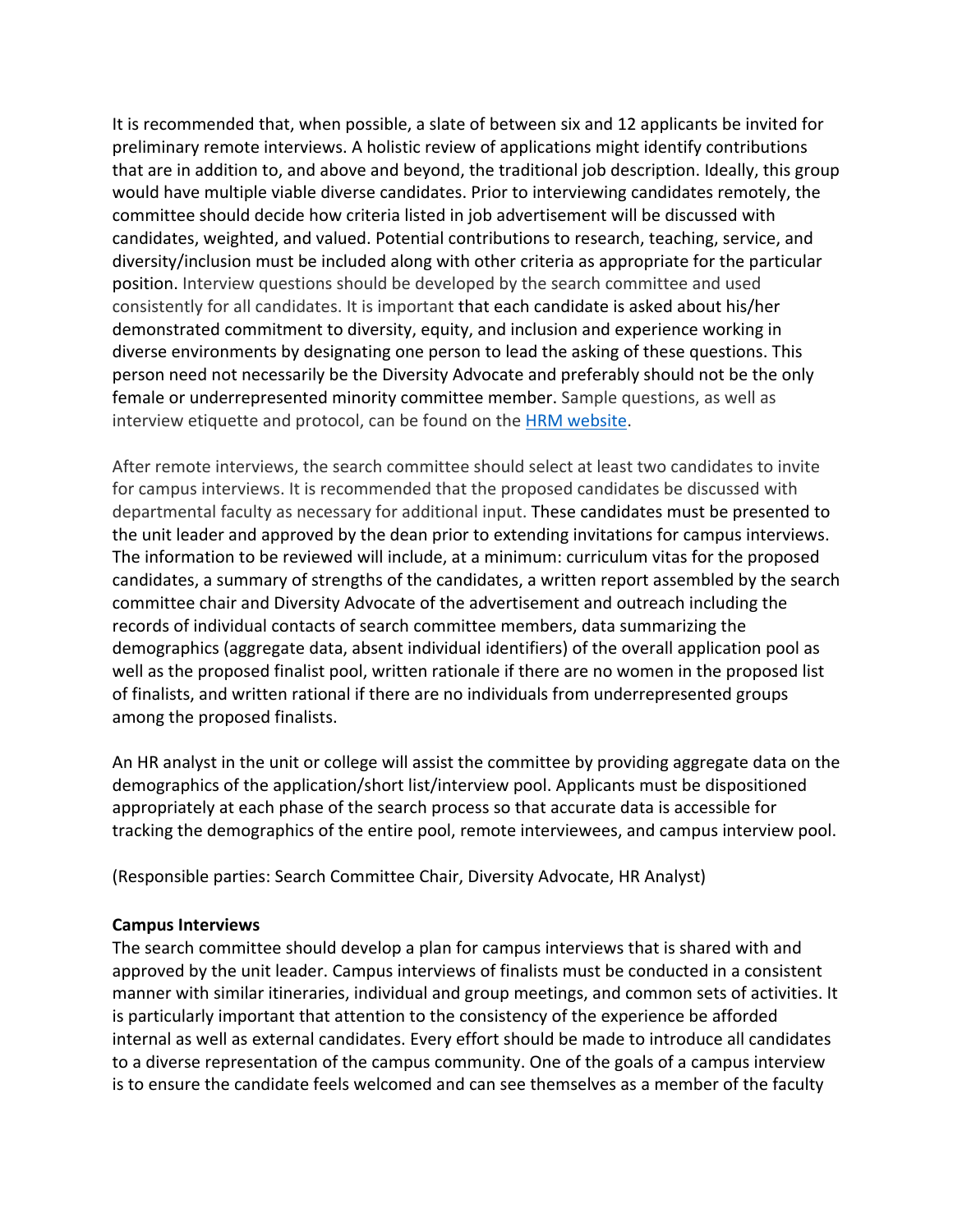at LSU. Feedback from all individuals who participated in the interviews will be solicited, and responses will be shared with the search committee and the unit leader.

(Responsible Parties: Search Committee Chair, Unit Leader)

#### **Post Interview Recommendations**

 The search committee will meet to discuss the candidates considering survey responses, references, and their own interactions during the interviews. The committee will determine whether each candidate is acceptable or unacceptable in relationship to the job description and advertisement. A meeting of the search committee may be held with departmental faculty to discuss the final recommendation for hiring. Feedback from the faculty shall be incorporated into the final recommendation presented to the unit leader.

 The committee will then meet with the unit leader and provide an unranked list of at least two acceptable candidates from the pool of campus interviewees. The search committee chair should present the strengths of each candidate, a summary of the interviews and survey results, and additional commentary from departmental faculty. If the committee decision is split, a minority report shall be presented.

 The unit leader will meet with the dean to discuss the results of the finalists' interviews before a job offer is extended. The search committee recommendations and feedback from the survey of interview participants will be reviewed, and all acceptable candidates will be considered, keeping in mind all aspects of the job and qualifications. Minority opinions should be included in the discussion with the dean. The Diversity Advocate will write up a short summary that will be given to the dean and the vice provost for diversity, equity, and inclusion. This summary will describe how diversity issues were handled during the search process. An offer must be approved by the dean before it is extended to the candidate.

 In the case of hiring someone with advanced rank and/or tenure, these offers require presidential approval. All appropriate votes must be recorded and letters received prior to an official offer. These procedures are outlined in PS 36T or NT depending on the tenure status of the position.

(Responsible parties: Search Committee Chair, Unit Leader, Diversity Advocate)

#### **After the Search**

 The unit leader will make an offer to the chosen candidate, negotiate in consultation with the dean, and complete the contract with the help of HRM. A dean may inquire about the Spousal Hiring Initiative for candidates with spouses who might meet the criteria for a faculty position. The dean should contact Academic Affairs for information on this program.

 All applicants should receive communication regarding the status of the search in a timely manner. It is recommended that the search committee chair or the unit leader follow up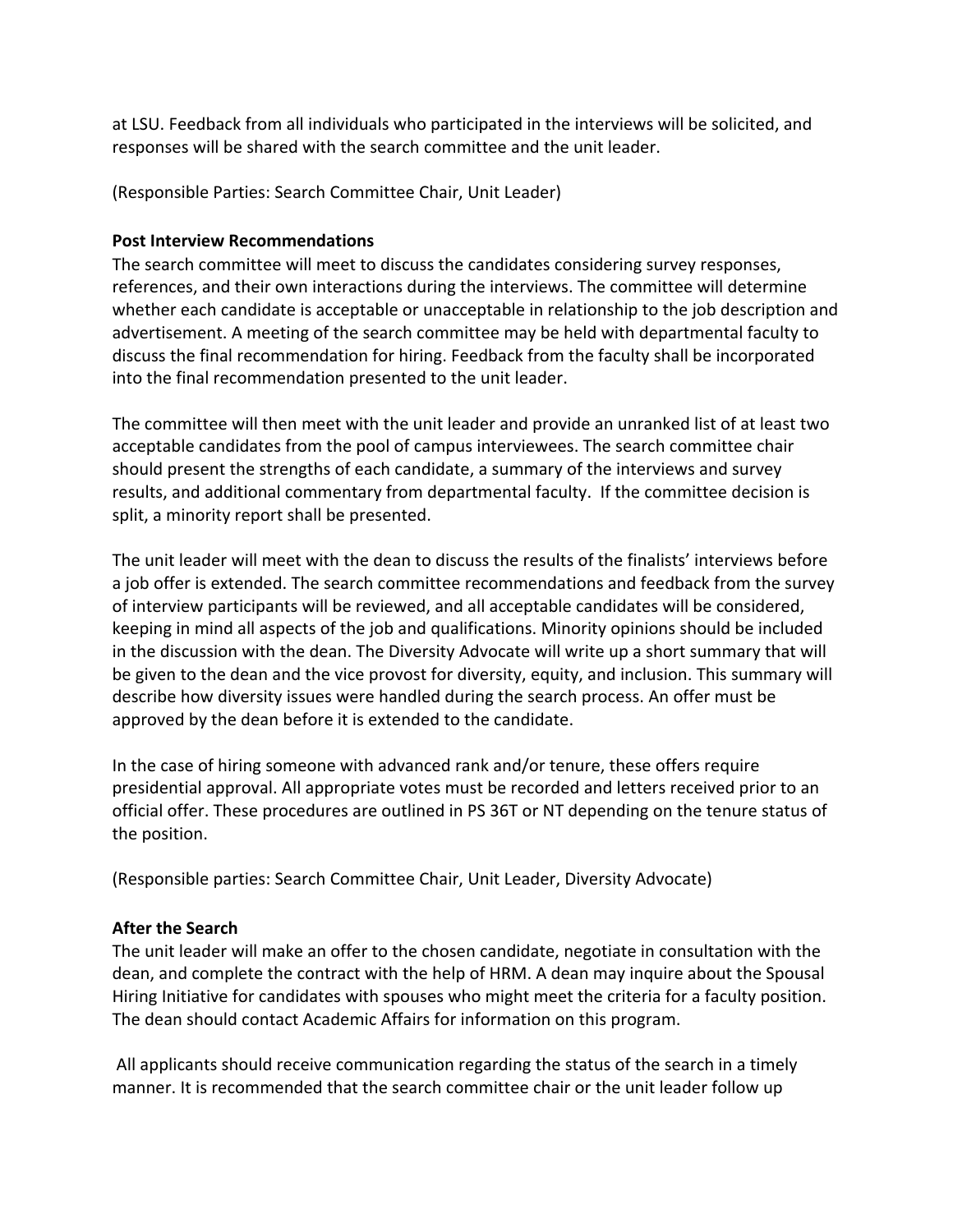personally with nonhired candidates who came to the campus for an interview once the offer has been accepted.

 A final meeting of the search committee should be held to debrief about the process. Include a discussion of any candidates who turned down the offers and what might have been done to make their recruitments successful. Document these items, to the extent possible, so that they can be addressed in future searches.

 The unit leader should also conduct a post-search debrief to review how the process went for the newly hired faculty member. Identify questions and issues of concern so they can be addressed in a timely fashion prior to the arrival on campus.

(Responsible parties: Search Committee Chair, Unit Leader, HRM)

### **Transition**

 Once a hire is made, the Unit Leader should transition the new faculty member to an interim "liaison" (preferably faculty member) who will reach out and make regular contact to welcome them to Baton Rouge, LSU, and the department, and keep them abreast of departmental activities such as teaching expectations, lab/studio set up, and opportunities for grants or fellowships that need attention before arrival on campus. The unit leader also should give the new faculty member contact information of an HR representative who can answer their questions about relocation, their contract, both New Faculty Summit and New Employee Orientation, and other required onboarding responsibilities.

(Responsible party: Unit Leader)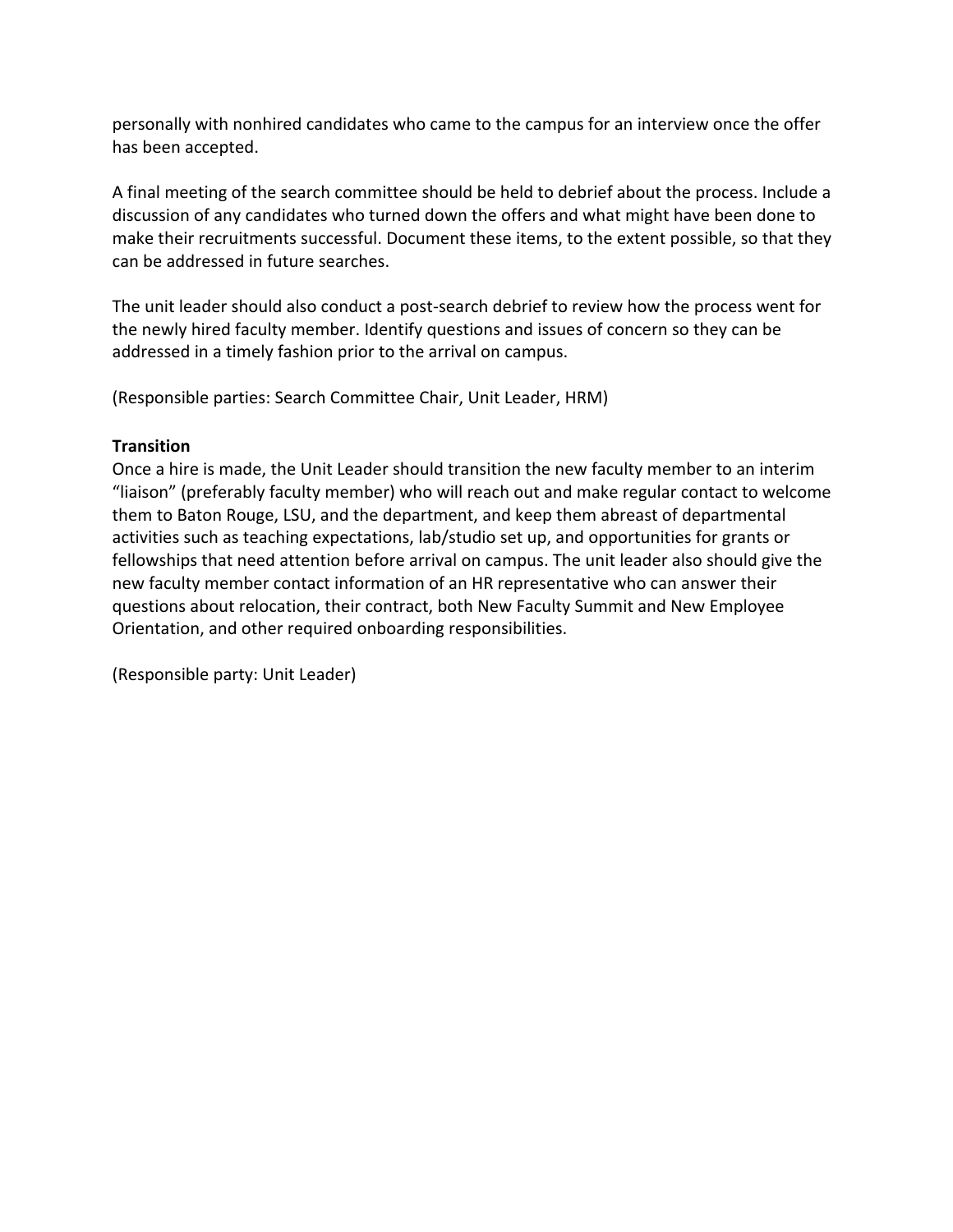# **Appendix A**

### **Opportunity Hire Pilot Program**

Limitations: Tenure track faculty member from an underrepresented group

 National search resulted in two highly qualified individuals, one who would bring diversity to the department, both are hired

 Hiring both would address a need in the department with regards to teaching, research, service, or administration

 Cost share: Academic Affairs provides 75% of salary (up to \$67,500) for one of the finalists in the national search the first year, 50% the second year, 25% the third year, and the department picks up 100% of the salary the fourth year.

> After three years, the salaries for both faculty members will be paid for by the academic department

 Process When it becomes apparent that you have a search with this possibility, contact via e-mail both Senior Vice Provost Jane Cassidy and Vice Provost and Chief Diversity Officer Dereck Rovaris.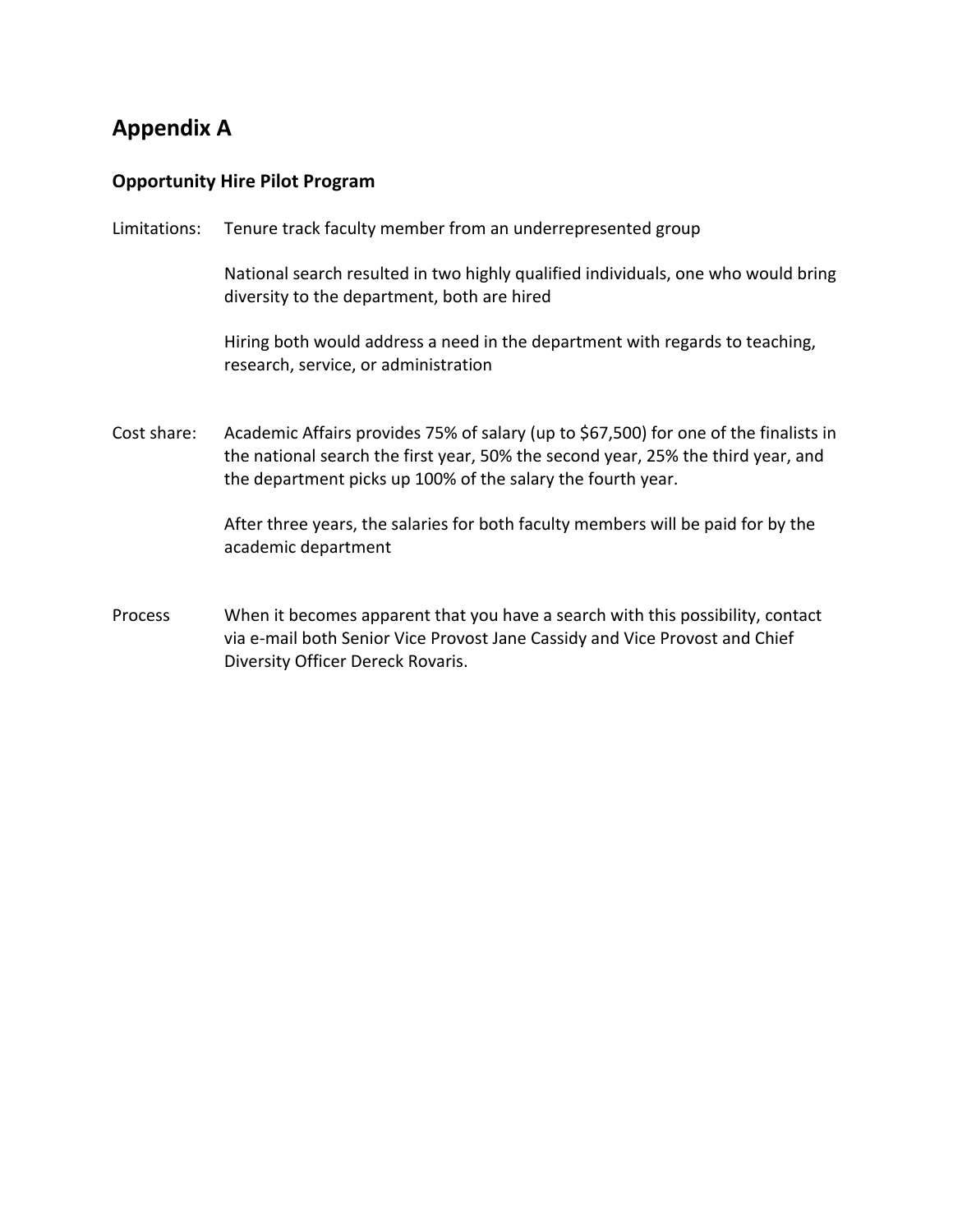# **Appendix B**

### **Sample Text for Job Descriptions and Advertisements**

 Example language from LSU units requesting materials on DEI to be included in faculty job advertisements.

- • "In their application materials, candidates should include a written statement to demonstrate their commitment, experience and anticipated contributions to diversity, equity and inclusion at LSU."
- • "Our department is dedicated to the goal of building a culturally diverse and pluralistic faculty, and we strongly encourage applications from members of groups underrepresented in XXX. Additionally, we seek candidates whose research, teaching, or service has prepared them to contribute to diversity and inclusion in higher education. Candidates should include a statement describing how they will develop courses that promote an inclusive learning environment, and how their scholarship and mentoring practices support a diverse academic community."
- • "The department is committed to intentional and ongoing engagement with diversity equity, and inclusion, and recognized the intellectual value of doing so for the science and the practice of XXX. This Assistant Professor position is expected to promote diversity in the department's teaching, research, and service missions. The candidate's research may have a focus on diversity-related topics, but that is not required. Duties will include developing and maintaining an active research agenda, teaching both undergraduate and graduate courses, and contributing to the service mission of the department. We invite applicants who have established and documented evidence of a commitment to diversity in their teaching, research, and service missions."
- • "We are particularly interested in candidates who have demonstrated experience engaging with diversity through activities such as fostering an inclusive environment, working with students from diverse backgrounds, and/or incorporating diverse perspectives in teaching and scholarly or creative work."
- • "Where applicable, candidates should include (as relevant) how diversity, inclusion, and equity connect to their teaching, scholarship and service."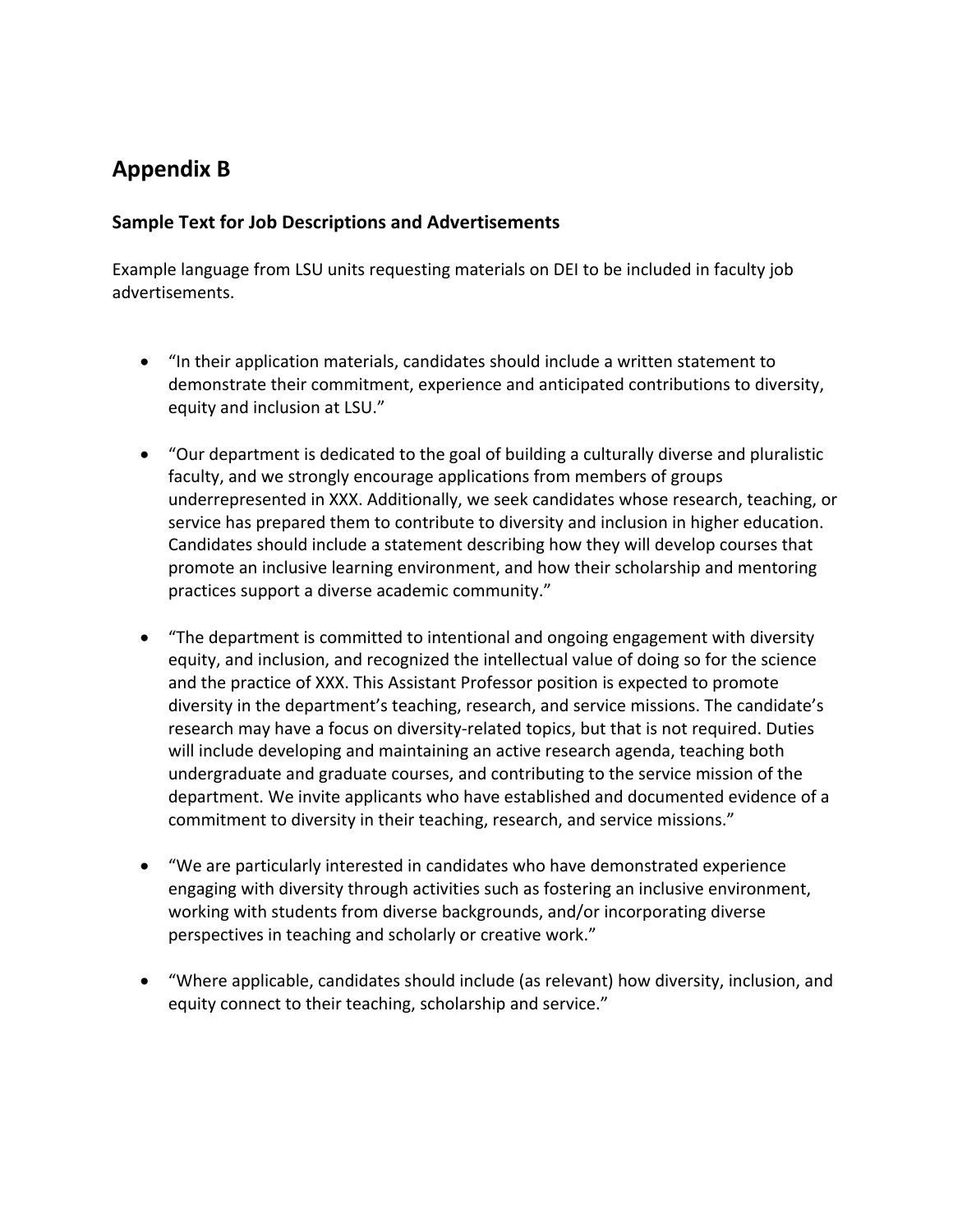Other possibilities adapted from some best practices for searches published by Columbia University:

- • "Because the university is committed to building a broadly diverse educational environment, applicants should include in their materials for consideration information about how they will further this objective."
- • "Candidates are requested to describe how diversity issues have been or will be brought into courses."
- • "Candidates are asked to describe previous activities mentoring women or members of underrepresented groups."
- • "Applicants are encouraged to describe how their scholarship contributes to building and supporting diverse communities."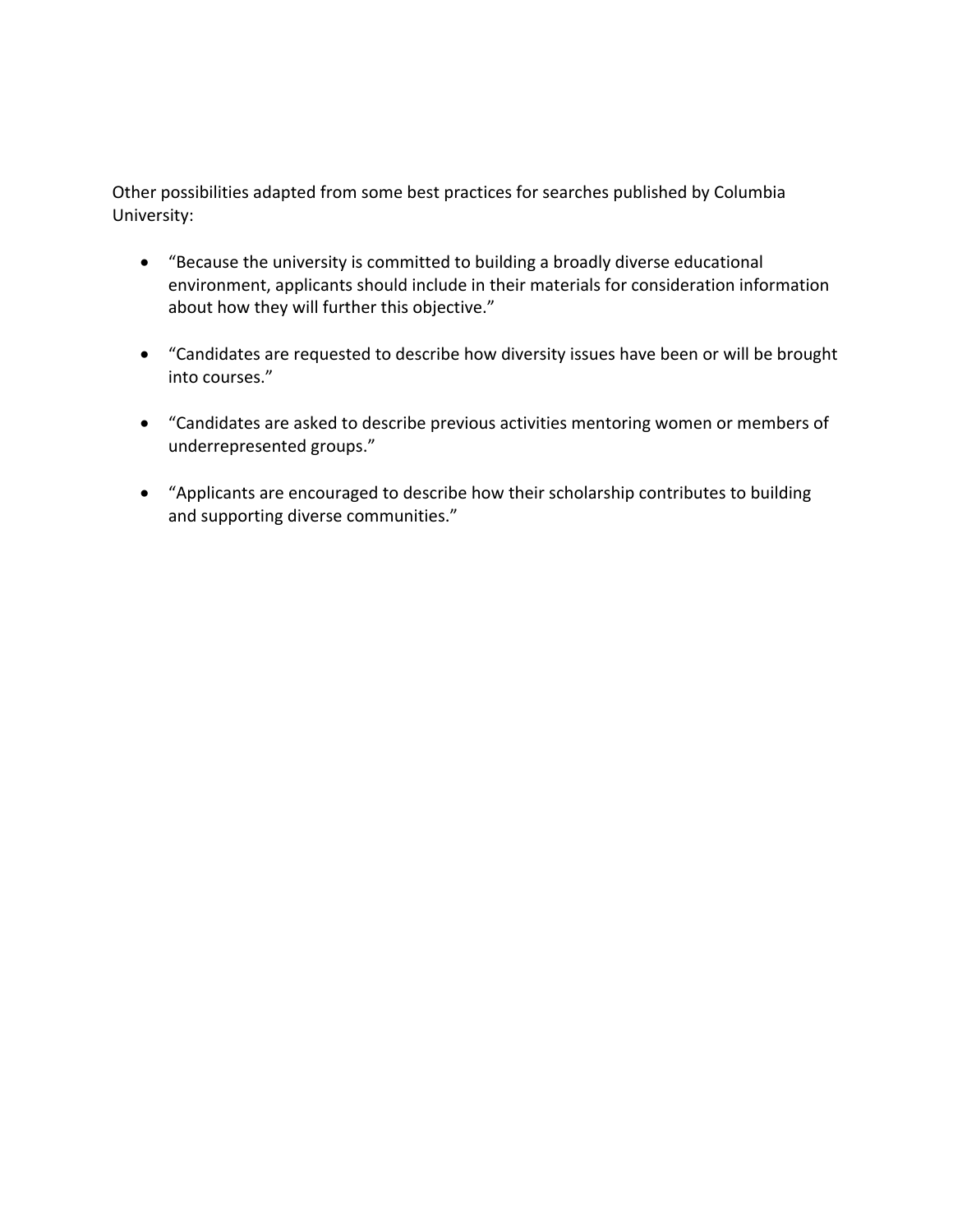# **Appendix C**

# **Equal Opportunity Employer Statement**

 LSU is committed to providing equal opportunity for all qualified persons in admission to, participation in, or employment in the programs and activities which the University operates without regard to race, creed, color, marital status, sexual orientation, gender identity, gender expression, religion, sex, national origin, age, mental or physical disability, or veteran's status. LSU is committed to diversity and is an equal opportunity / equal access employer.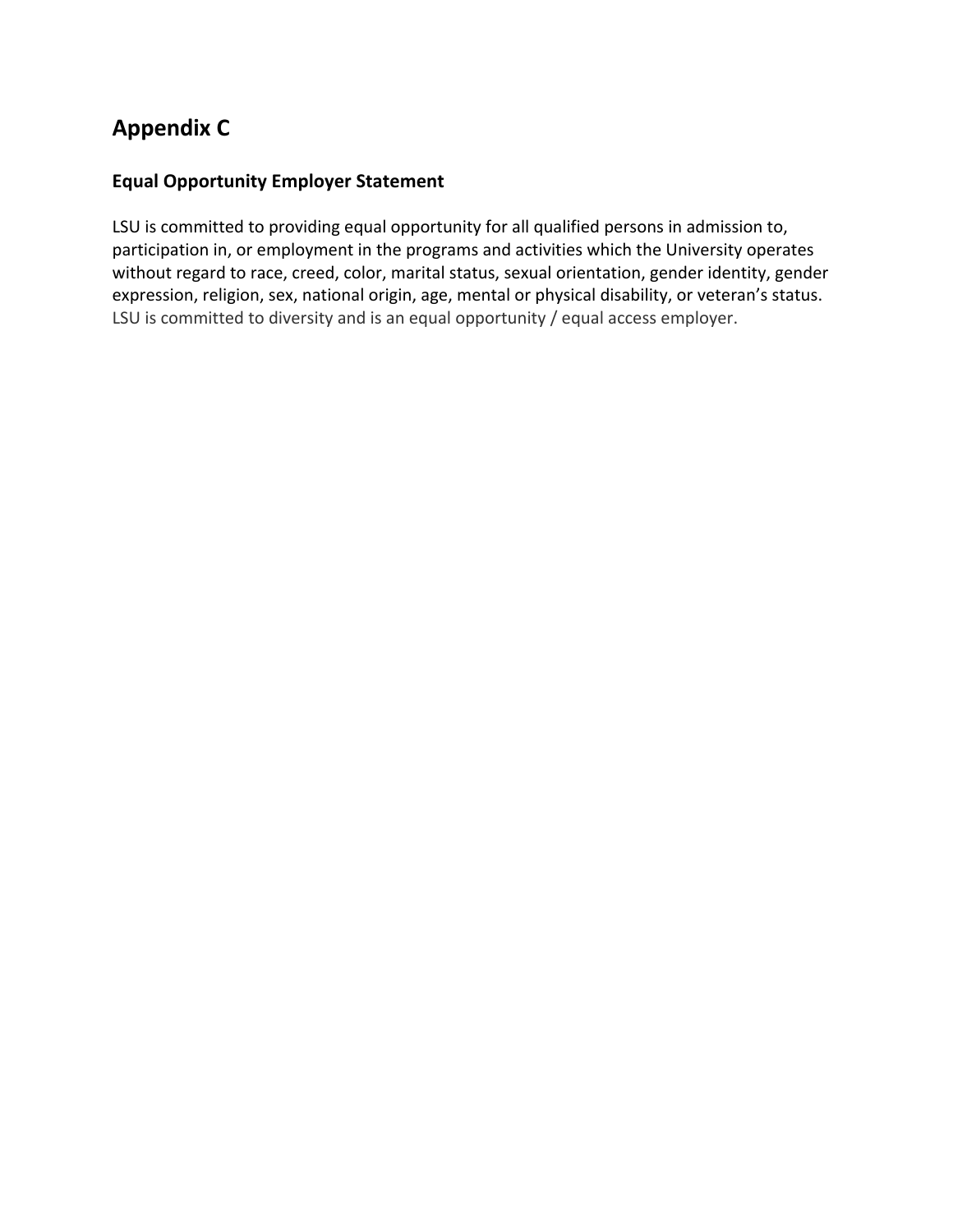# **Appendix D**

**Search Committee Contact Sheet Template**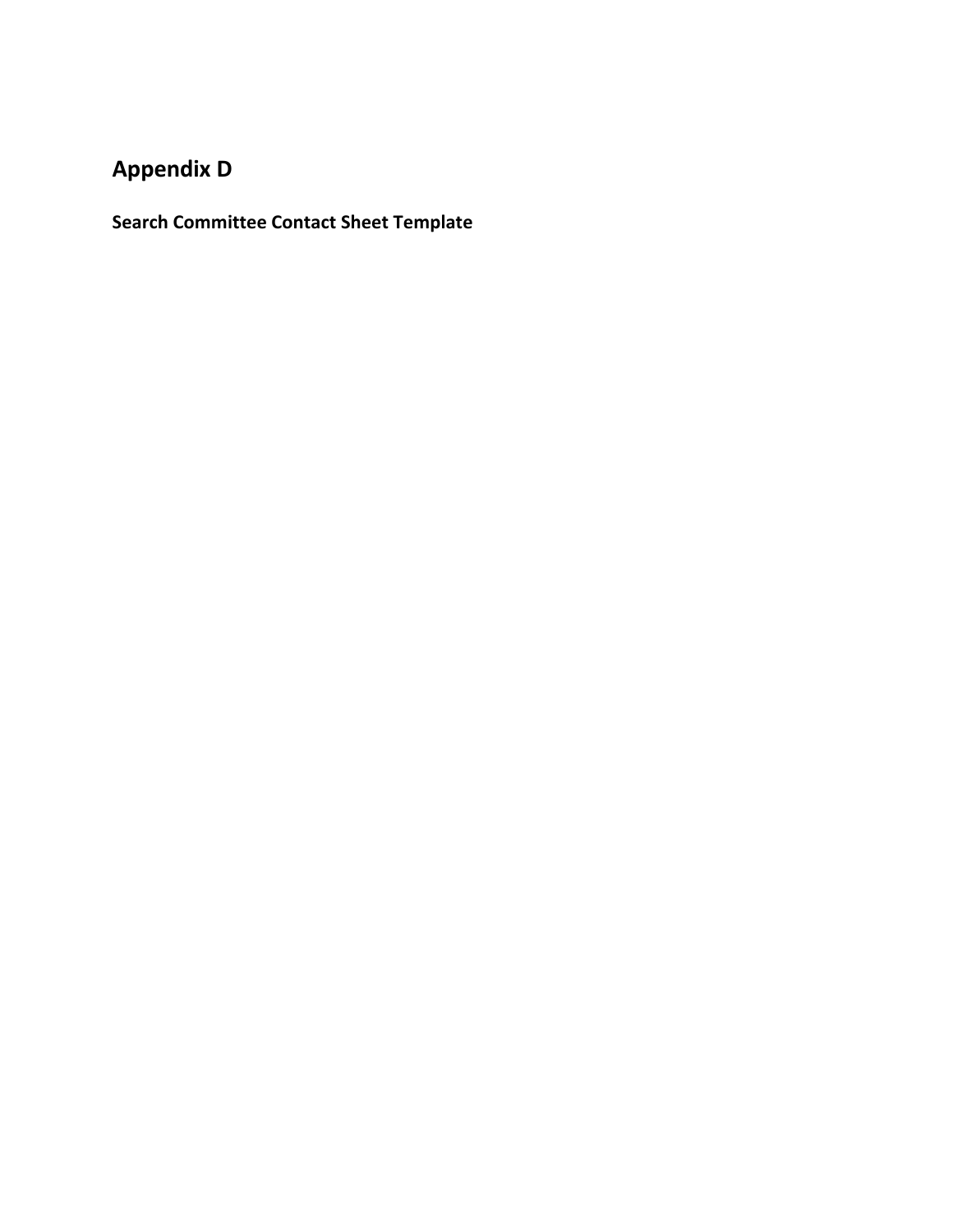| Search Committee Reporting Form |                          |                        |                                            |                                                |                           |                                                      |                                                      |                   |                                |
|---------------------------------|--------------------------|------------------------|--------------------------------------------|------------------------------------------------|---------------------------|------------------------------------------------------|------------------------------------------------------|-------------------|--------------------------------|
|                                 |                          |                        |                                            |                                                |                           |                                                      |                                                      |                   |                                |
| <b>Search Committee Member</b>  |                          |                        |                                            |                                                |                           |                                                      |                                                      |                   |                                |
| <b>Open Faculty Position</b>    |                          |                        |                                            |                                                |                           |                                                      |                                                      |                   |                                |
| <b>Department</b>               |                          |                        |                                            |                                                |                           |                                                      |                                                      |                   |                                |
|                                 |                          |                        |                                            |                                                |                           |                                                      |                                                      |                   |                                |
|                                 | Type of Contact (e.g.    |                        | Interaction with                           |                                                |                           |                                                      |                                                      |                   |                                |
|                                 | Individual, Professional |                        | Contact (phone, email, Contact Information |                                                | <b>Notes/Results from</b> |                                                      | <b>Contact Information for Referral - Additional</b> |                   | <b>Contact Information for</b> |
| Date                            | Sociey, Listserv, etc.)  | <b>Name of Contact</b> |                                            | post to listserve, etc.) (address/phone/email) | Contact                   | Referral -- Potential Candidate Potential Candudates |                                                      | <b>Networking</b> | <b>Networking Referral</b>     |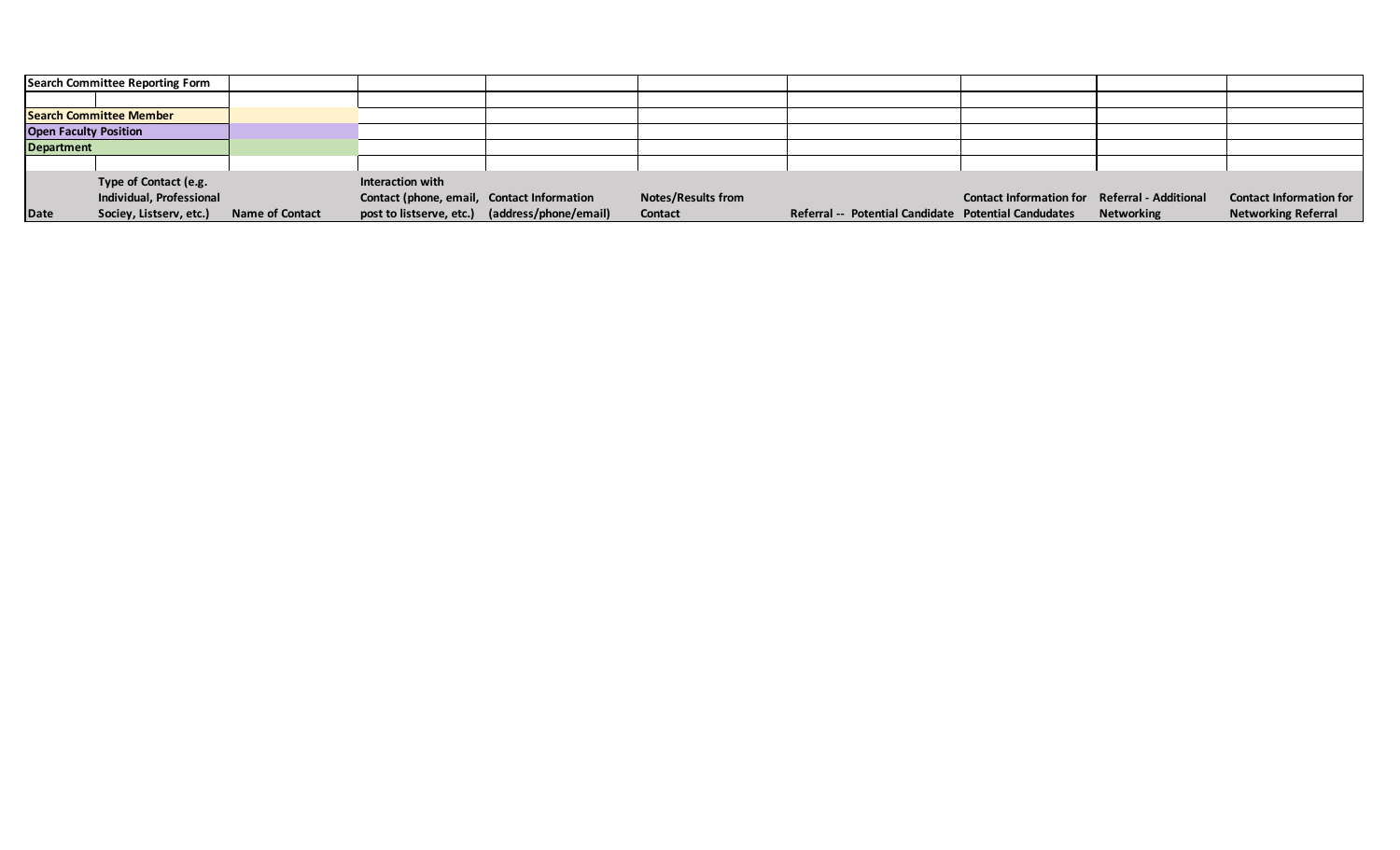# **Appendix E**

### **Advertisements**

 The following vendors provide advertising opportunities that reach diverse applicants interested in positions in higher education. For 2020-2021, there will be no charge to the unit for posting jobs in these sources with the exception of a co-payment for the Diversity and Inclusion e-mails. It is recommended that all faculty positions be advertised in these outlets. Advertising in discipline specific outlets remain the responsibility of the unit or college.

### [HIGHEREDJOBS.COM](https://HIGHEREDJOBS.COM)

 This email is sent to 343,257 job seekers, featuring job postings from colleges and universities that are actively recruiting candidates in accordance with diversity, inclusion, and equal opportunity policies. HEJ states that the positions advertised in the Diversity and Inclusion email received an average of 89% more application clicks. Departments pay \$345 for the initial posting (up to 90 days on HEJ). The institution purchased 50 Diversity and Inclusion Emails and will automatically upgrade the first 50 jobs posted on HEJ, a value of \$125 each.

#### [DIVERSITYJOBS.COM](https://DIVERSITYJOBS.COM)

 This job board package scrapes and posts all jobs posted on the Workday Career Site to their own job site and an additional 10 job boards. This package also includes access to their resume database which can be used to actively recruit candidates.

#### [DIVERSEJOBS.NET](https://DIVERSEJOBS.NET)

 [DiverseJobs.Net](https://DiverseJobs.Net) scrapes all jobs posted on the Workday Career Site to their own job site. Each posting would be live for 30 days.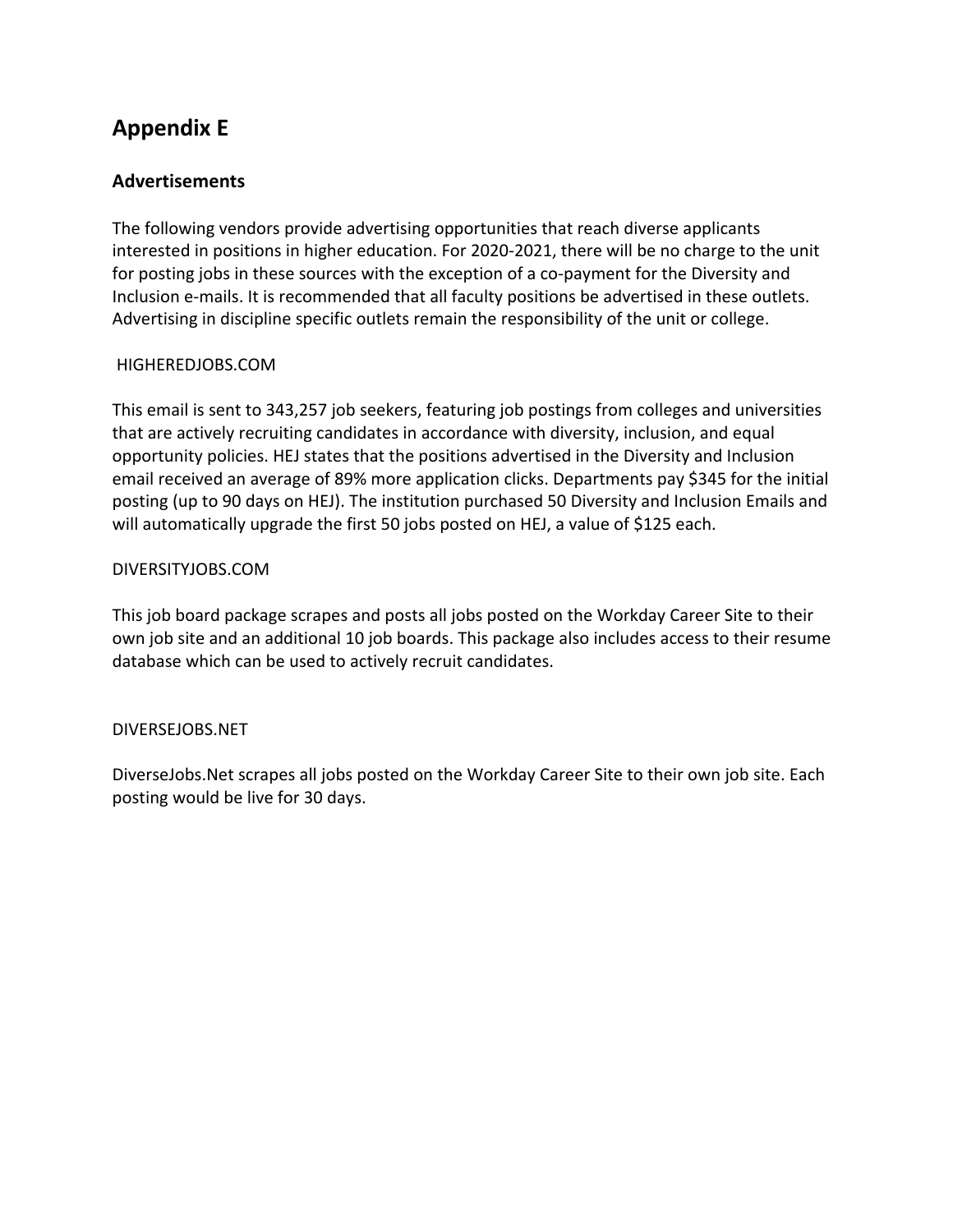# **Appendix F**

### **Interventions to Avoid Common Biases in the Search Process**

 (Adapted from the Columbia University in the City of New York "Guide to Best Practices in Faculty Search and Hiring")

 Numerous studies have demonstrated the role that bias plays in hindering the recruitment of individuals from diverse backgrounds.<sup>[1-5]</sup> Acknowledging that we are all subject to bias is a critical step to mitigating its impact. Consider incorporating the following evidence-based interventions<sup>[6,7]</sup> to minimize bias and ensure an equitable search:

- 1. **Document the entire search process.** Creating a record of search committee discussions, advertisements, nominations, recruiting efforts, interviews with candidates, interviews with references, and rationale for selecting or refusing candidates will allow committee members to review their process for evidence of bias, and correct as needed. The Diversity Advocates may be tasked with documenting the search process to support the committee in recognizing and interrupting bias and in leading reflection on lessons learned during the search.
- search. 2. **Educate committee members on hiring biases.** Research has shown that when decisionmakers learn about hiring biases, they are more likely to evaluate candidates fairly.<sup>[8-10]</sup>
- 3. **Establish evaluation criteria.** Deciding in advance of reviewing applications which criteria will be used, and how they will be weighted, will help evaluators avoid common cognitive errors <sup>[9]</sup> such as:
	- • **elitis m**—assuming that individuals from prestigious institutions are the best candidates without viewing all applications more closely and/or considering the needs of the department;
	- • **shifting standards**—holding different candidates to different standards based on stereotypes;
	- • **seizing a pretext**—using a minor reason to disqualify a candidate without properly considering all other criteria;
	- • **ranking prematurely**—designating some candidates as more promising than others without fully considering the strengths and weaknesses of all applicants; and
	- • **rushing to judgment**—having strong group members, particularly those with seniority, reach and express consensus without sufficient discussion, which may make it difficult for others to challenge those conclusions.
	- • **confirmation bias**—seeking or interpreting information about candidates which confirms our preconceptions about the candidate, which may limit a broad and open assessment of the candidate and their merits;
	- • **affinity bias**—identifying with candidates that are similar to us or that reminds us of someone that we like, which often works against individuals from backgrounds dissimilar to our own.